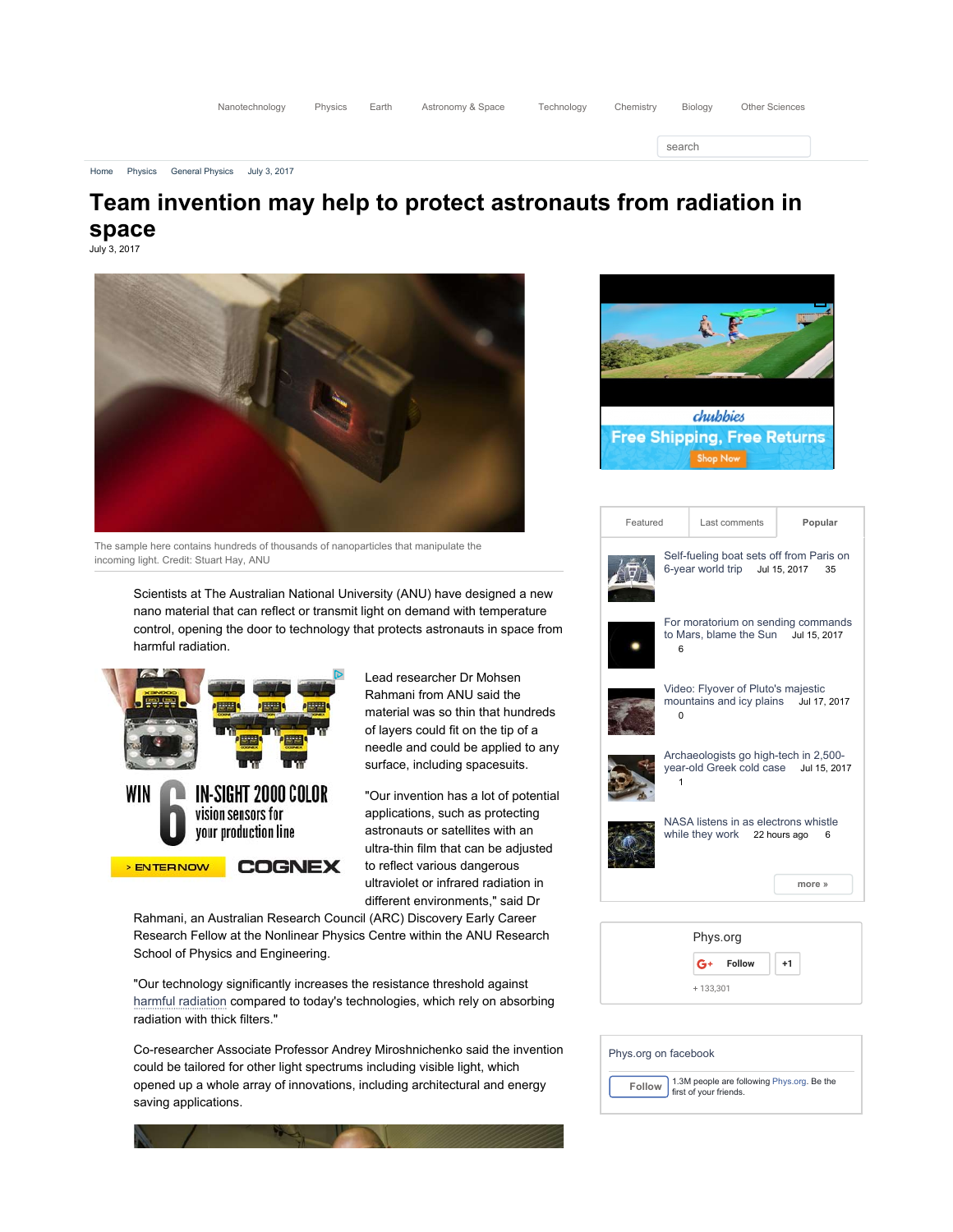

Associate Professor Andrey Miroshnichenko (left) and Dr. Mohsen Rahmani demonstrate how the nano material can reflect or transmit light on demand with temperature control. Credit: Stuart Hay, ANU

"For instance, you could have a window that can turn into a mirror in a bathroom on demand, or control the amount of light passing through your house windows in different seasons," said Dr Miroshnichenko from the Nonlinear Physics Centre within the ANU Research School of Physics and Engineering.

"What I love about this invention is that the design involved different research disciplines including physics, materials science and engineering."

Co-lead researcher Dr Lei Xu said achieving cost-efficient and confined temperature control such as local heating was feasible.

"Much like your car has a series of parallel resistive wires on the back windscreen to defog the rear view, a similar arrangement could be used with our invention to confine the temperature control to a precise location," said Dr Xu from the Nonlinear Physics Centre within the ANU Research School of Physics and Engineering.



The innovation builds on more than 15 years of research supported by the ARC through CUDOS, a Centre of Excellence, and the Australian National Fabrication Facility.

The research is published in Advanced Functional Materials.

Explore further: ANU invention to inspire new night-vision specs

More information: Mohsen Rahmani et al, Reversible Thermal Tuning of All-Dielectric Metasurfaces, Advanced Functional Materials (2017). DOI: 10.1002/adfm.201700580

#### Relevant PhysicsForums posts

How can two equal and opposite forces produce motion? [EM] 1 hour ago

Sound: How pleasing to the ear 1 hour ago

magnetic levitation with permanent magnets 2 hours ago

Nuclear Power Plant 4 hours ago

Car - brake locking, stopping distance 4 hours ago

Using multiple mirrors in Michelson Interferometer 5 hours ago

More from General Physics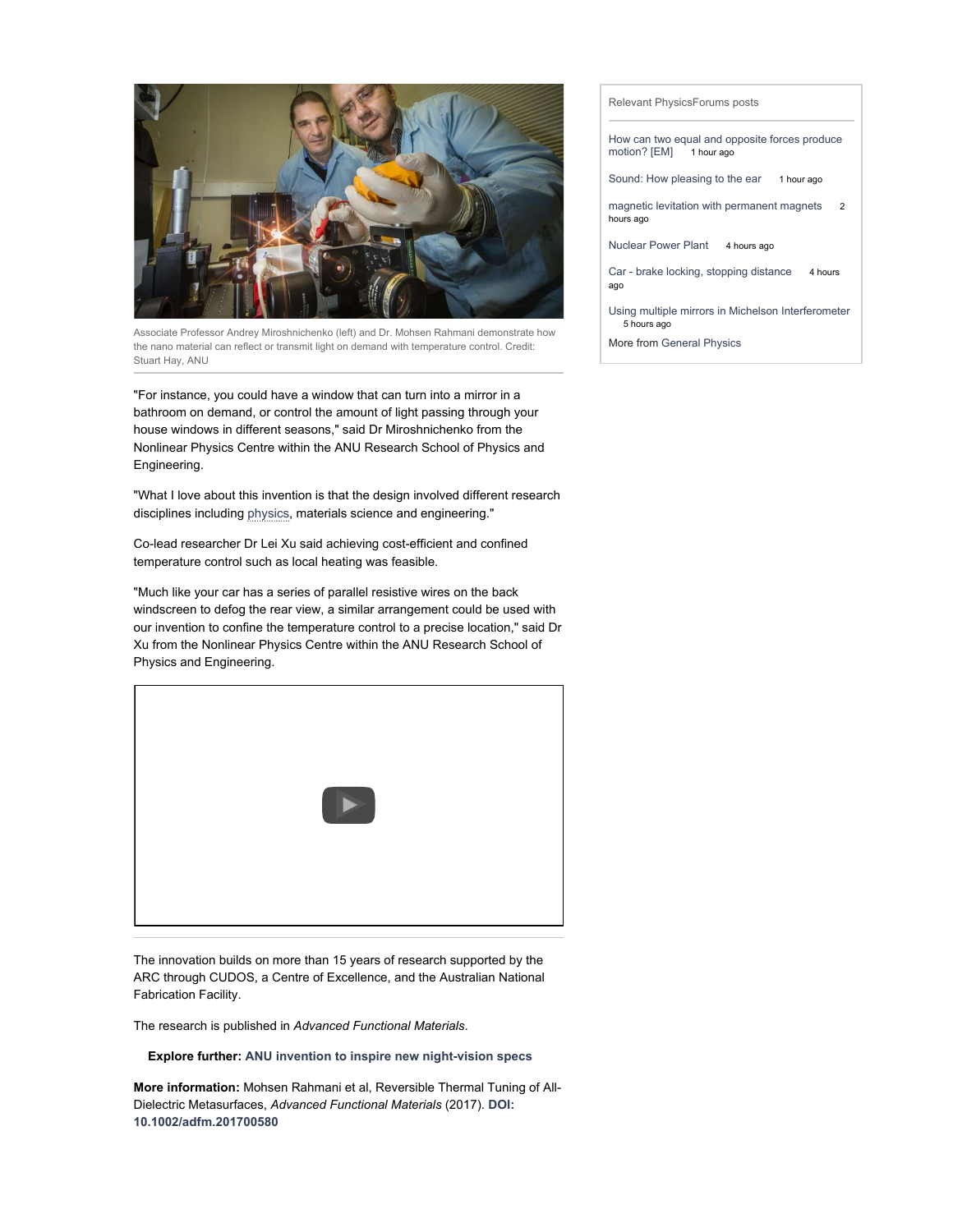0 shares

feedback to editors

### **Provided by: Australian National University**



Personal Radiation Shield - StemRad 360 Gamma

new night-vision specs

ANU invention to inspire 3 Foods to Remove from - The Fridge Forever

Butterfly wings inspire invention that opens door to new solar technologies

Ad stemrad.com

phys.org

Ad nucific.com

Related Stories **Related Stories Recommended for you** 



## ANU invention to inspire new night**vision specs** December 7, 2016

Scientists at The Australian National University (ANU) have designed a nano crystal around 500 times smaller than a human hair that turns darkness into visible light and can be used to create light-weight night-vision glasses.



New breakthrough discovery—every quantum particle travels backwards July 18, 2017

phys.org

Mathematicians at the Universities of York, Munich and Cardiff have identified a unique property of quantum mechanical particles – they can move in the opposite way to the direction

in which they are being pushed.



## Sci-fi holograms a step closer with tiny invention January 24, 2017

Australian National University physicists have invented a tiny device that creates the highest quality holographic images ever achieved, opening the door to imaging technologies seen in science fiction movies such as Star ...



## Butterfly wings inspire invention that opens door to new solar technologies



### Islands of cooperating atoms jam like ice floes as a liquid becomes like glass July 18, 2017

We learn in school that matter comes in three states: solid, liquid and gas. A bored and clever student (we've all met one) then sometimes asks whether glass is a solid or a liquid.

## **First experimental observation of new**

#### User comments

Please sign in to add a comment. Registration is free, and takes less than a minute. Read more

| email    |  |
|----------|--|
|          |  |
| password |  |
|          |  |
|          |  |
|          |  |
| Sign in  |  |
|          |  |
|          |  |

Click here to reset your password.

Sign in to get notified via email when new comments are made.

**Trending News** Powered by Ideal Media